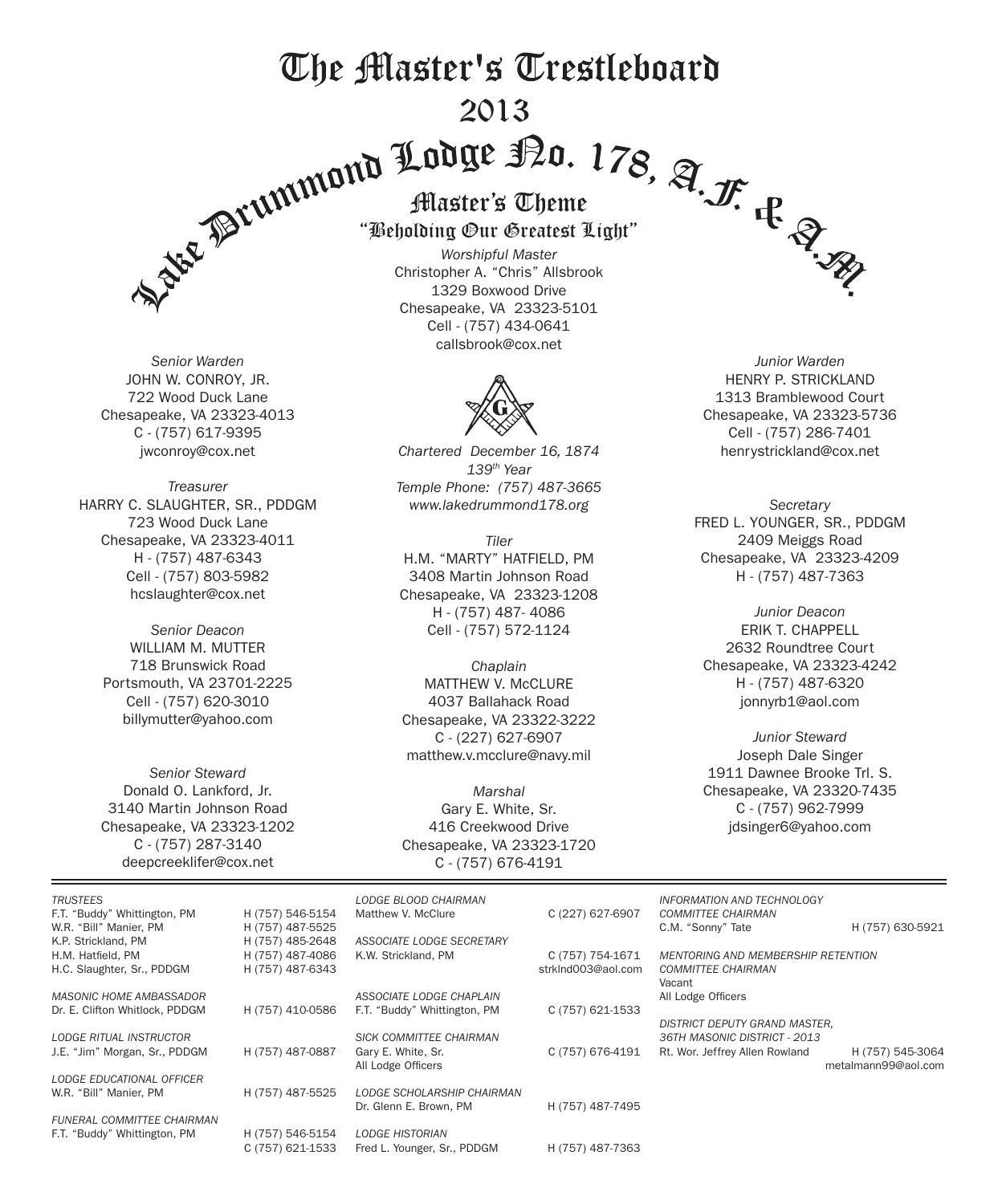*Rt Worshipful Sirs, Worshipful Sirs and Brethren of OUR Great Lodge, Lake Drummond No.178:* 

*We certainly have started out this year on a high note! I want to thank Our Supreme Architect, for All His Good Gifts, and Grace, as we could do nothing without Him, and His Grace. I want to thank my great line of officers, for such a wonderful job, in supporting me and our great fraternity in every aspect. Our official visit from our District Deputy Grand Master Right Worshipful Jeffery Alan Rowland went very well, and so did the Grand Masters Visit! Everything is running smoothly, and in no way could I do it, without everyone doing their part. I sincerely appreciate everything you all do.*

*I want to also thank each of our brethren, and widows, who have contributed to the "Electronic Sign Fund". Since we sent the pledge cards out, in the January Trestleboard, we have received about onethird of our goal. Brethren if you have not helped, and can donate to this worthwhile cause, it would be greatly appreciated. As previously stated before, this Lodge would not be where it is today, without YOUR support. This sign, will not only help the lodge financially, to keep our cost down, but will help spread the light of masonry and what our Great Fraternity is all about. We can make this a reality!!! LETS LIGHT UP THIS SIGN!! We can't make a commitment to a sign company until we at least, get past the half-way point of our goal and then we will do it on the faith of our members.*

*Highlights of my schedule: I'm very much looking forward to our Annual BBQ Fundraiser, on April 27th, from Noon to 5:00 PM. Come on out for a delicious BBQ meal at a great price. We didn't have our breakfast social back in February, so we are going to have it on May, 18, from 8:00 AM to 11:00 AM, donations only. We will also have a Lodge Picnic on June, 1st from Noon to 2:00 PM. We are planning on having our annual golf tournament at Bide-A-Wee Golf Course on Saturday, October 26, 2013. It's never too soon to start soliciting Sponsorships. On June 23rd the brethren and officers are invited to attend church services at Deep Creek Methodist at 10:30am, in remembrance of St. John the Baptist.*

*If you haven't been to lodge in a while, we will certainly welcome you back anytime. I would like to see faces that haven't attended lodge recently. If you need a ride, or need help getting to lodge, please let myself or one of the officers know and we will make sure you make it out to see us. I send out my weekly schedule via email. If you would like to be a recipient of theses emails, please feel free to send me an email with your address included. Lastly, we are still collecting canned, non perishable goods or monetary donations for our area church store houses.* 

*May God Bless You All! May He Heal Those Who Aren't Well! May He Continue To Bless Us, With Wisdom And Knowledge, To Bring And Shed Light On Our Great Community!* 

*Sincerely and Fraternally,*<br>(*Also Indus* 11. When

 *Christopher A. Allsbrook*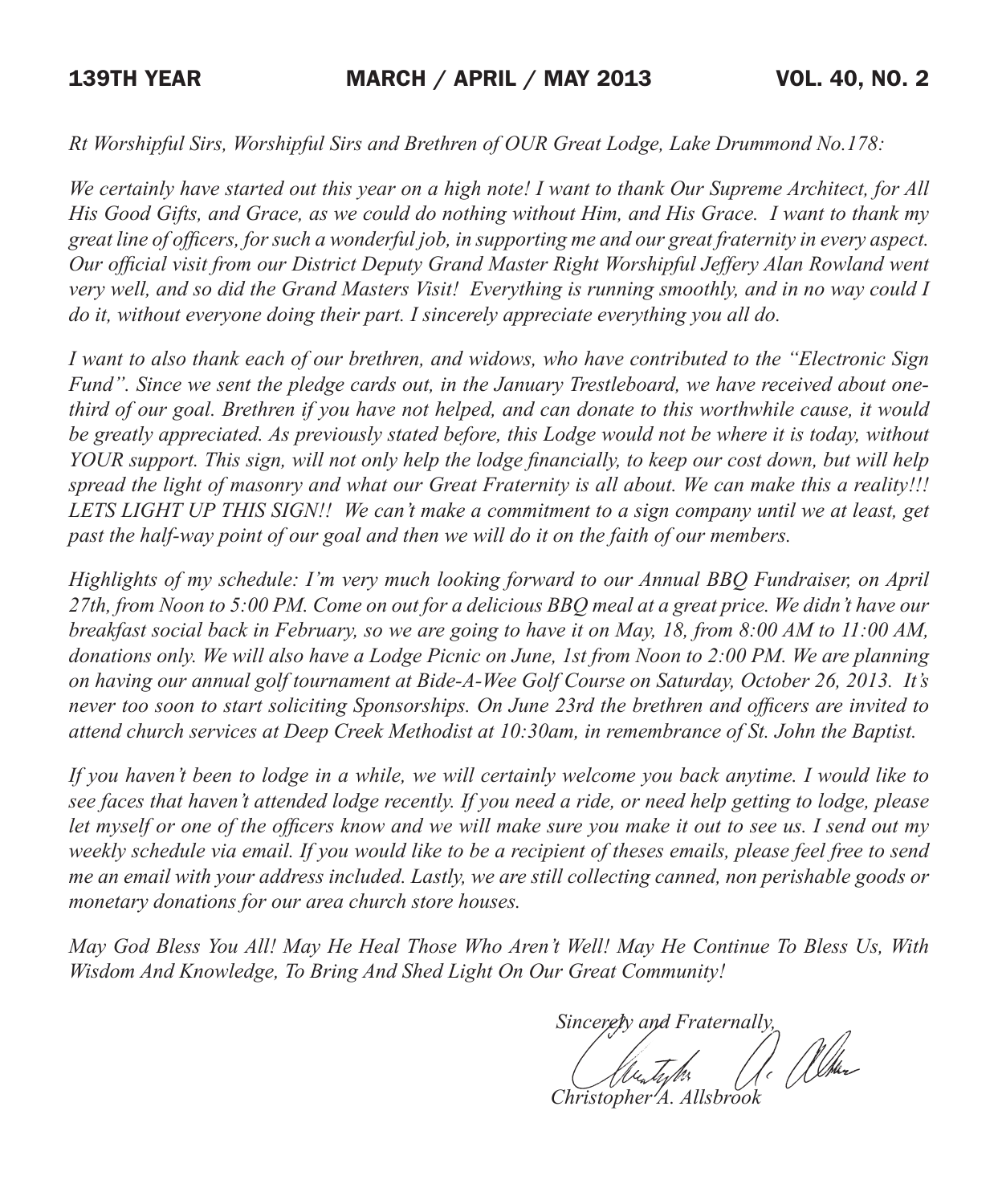#### ANNUAL MEMBERSHIP DUES 2013 - \$100.00 PER YEAR

2013 Dues Reminder Envelopes were mailed to the membership with the Oct./Nov./Dec. 2012 Bulletin. The Secretary reports there are 4 members owing 2012 dues. The Worshipful Master mailed letters on February 22, 2013 to those members who are behind in paying their 2012 and 2013 dues.

#### GRAND LODGE'S LIFE MEMBERSHIP IN PERPETUITY PLAN FOR MEMBERS

Life Memberships can be paid in full or by an installment schedule of your own choosing. More details can be obtained from the Lodge Secretary. Effective January 1, 2012, \$100.00 x 16 years = \$1,600.00 with current year's dues paid. We have 103 LMIP members. We now have 3 members who are using the installment payment plan to purchase a life membership.

#### DONATIONS TO THE LODGE SCHOLARSHIP FUND

Victory Chapter No., 16, O.E.S.

#### DONATIONS TO THE LODGE BUILDING FUND

Brother R.G. Underdown, PM, LMIP Brother Scott V. Smith, donation of cost of 2,100 Barbecue tickets

In December 2012, the Lodge had new tile placed on the social hall floor and coat room floor and purchased new tables and chairs for the social hall. The Lodge Trustees sold all of the old tables for \$25.00 each and the old chairs for \$5.00 each. So far, a total of \$770.00 has come in from the sale of the tables and chairs.

#### SPRING ANNUAL BARBECUE - APRIL 27, 2013

Notices concerning this event has been mailed to all Lodge members, enclosing four tickets and a return envelope. Cost this year will be @ \$8.00 per ticket. As usual, our Lodge Windows will receive two free tickets. Lets all come out, bring your friends and neighbors, to make this event successful.

#### PRESENTATION OF MASONIC SERVICE AWARDS

Fifty Year Service Award

Brother Otis Thomas Eanes, Jr. (April 4, 1963 April 11, 2013)

### WITH THE SICK

The following members are on our sick list. Please keep them in your thoughts and prayers. Please report all sick Brethren and/or family members to the Lodge's Sick Committee Chairman, Brother Gary E. White, Sr. (Cell Phone (757) 676-4191) or any Lodge Officer. See front cover of Lodge's Trestle board for telephone number of Lodge Officers.

Brother W.C. "Bill" Meiggs, Jr., 50 MV Brother A.S. Atwood, Sr., 50 MV Brother James Robert "Bobby" Gray, PM Brother Larry W. Norman, PM Brother Jimmy H. Matthews, PM Brother W.L. "Bill" Strickland, LMIP Brother Frank Forbes, Jr., 60 MV

Brother Ralph M. Greenwood Brother Wiley J. Wilson, Jr. Brother Larry P. Fields, PM Brother Jacob H.G. Spindler, 60 MV Brother William E. "Bill" Winslow, 50 MV Brother Otis Thomas Eanes, Jr., 50MV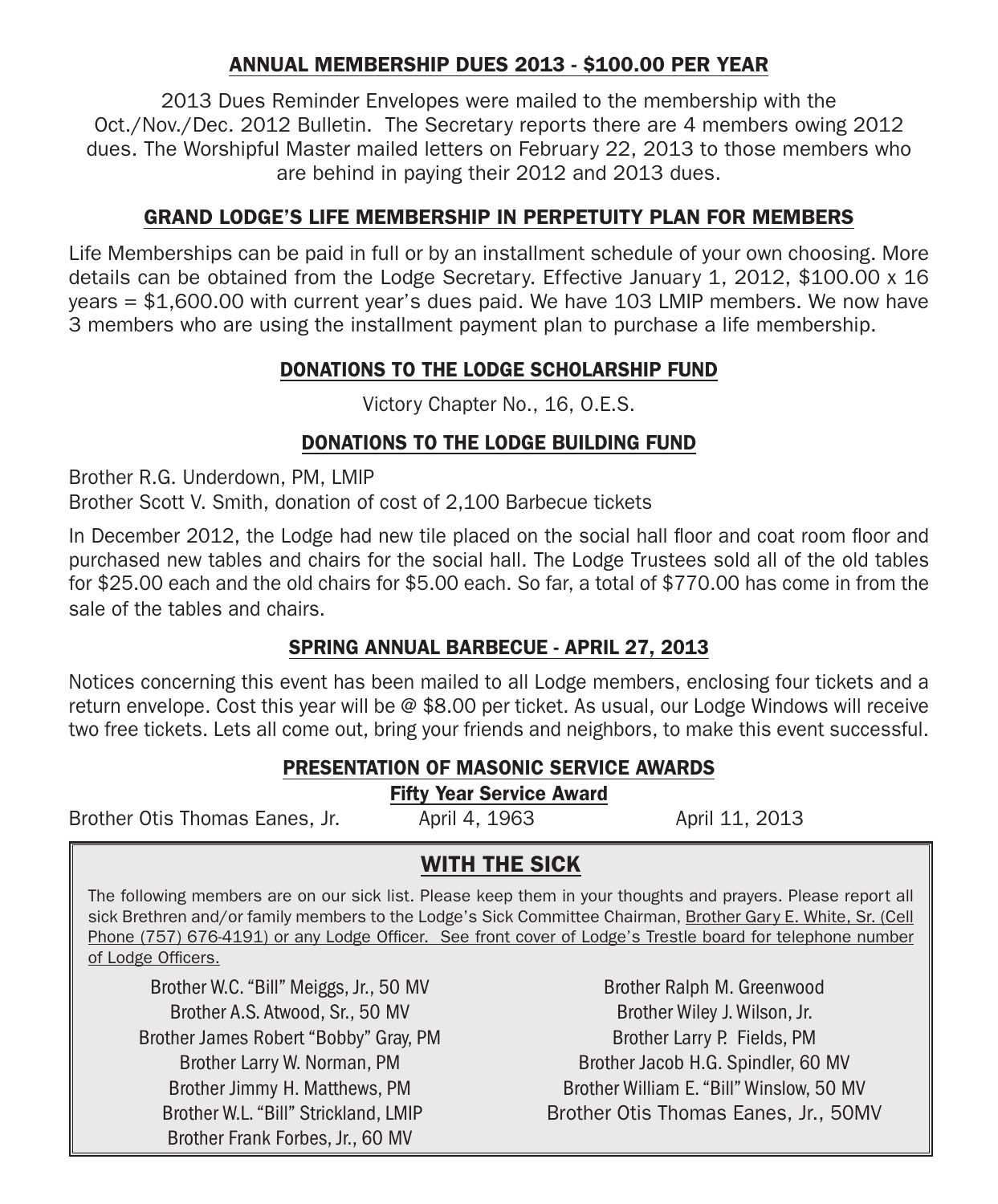# 139TH YEAR MARCH / APRIL / MAY 2013 VOL. 40, NO. 2

# SCHEDULE OF EVENTS / MEETINGS DATES

#### Please Note: Some events are subject to change, please visit the Lodge website at www.lakedrummond178.org for an up to date listing of events.

| Mon          | April | $\mathbf{1}$   | M.W.D. meeting S.N., #339, 6:00 PM, District school, 7:00 PM                                                                                                  |
|--------------|-------|----------------|---------------------------------------------------------------------------------------------------------------------------------------------------------------|
| Tues         | April | $\overline{2}$ | South Norfolk No. 339 Stated, 7:30 PM, Dinner 6:30 PM                                                                                                         |
| Thur         | April | 4              | Lake Drummond Work Night, 7:00 PM, refreshments at 6:00 PM                                                                                                    |
|              | April | 4              | Berkley No. 167 Stated, 7:30 PM, Dinner 6:30 PM                                                                                                               |
| Mon          | April | 8              | Victory Chapter No. 18, OES, 7:30 PM @ Lake Drummond                                                                                                          |
| Tues         | April | 9              | 15th Annul Ian McLauring Shipley, Jr. Memorial Gold Tournament, Check in @ 11:00 AM<br>Kiln Creek Golf Club & Resort, 1003 Brick Kiln Blvd., Newport News, VA |
| Tues         | April | 9              | Doric No. 44 Stated, 7:30 PM, Dinner 6:30 PM                                                                                                                  |
| <b>Thurs</b> | April | 11             | Lake Drummond Stated, Communication, 7:00 PM, Dinner 6:00 PM<br>Speaker: Worshipful Kyle W. Strickland, DEO 36                                                |
| Sat          | April | 13             | C. Frank Hicks Area School of Instruction @ Lake Drummond, 8:00 AM                                                                                            |
| Mon          | April | 15             | C. Frank Hicks Area School of Instruction @ Kempsville #196 @ 6:00 PM                                                                                         |
| Tues         | April | 16             | Indian River No. 252 Stated, 7:30 PM, Dinner 6:30 PM                                                                                                          |
| Thur         | April | 18             | Lake Drummond Work Night, 7:00 PM, refreshments at 6:00 PM                                                                                                    |
| Sat          | April | 20             | Lodge clean up, 10:00 AM to 1:00 PM                                                                                                                           |
| Mon          | April | 22             | Victory Chapter No. 16, OES, 7:30 PM @ Lake Drummond                                                                                                          |
| Tues         | April | 23             | Cradock RAC No. 72 Stated, 7:30 PM, Covered dish dinner, 6:30 PM                                                                                              |
| Wed          | April | 24             | Great Bridge No. 257 Stated, 7:30 PM, refreshments at 6:00 PM                                                                                                 |
| <b>Thurs</b> | April | 25             | Lake Drummond Work Night, 7:00 PM, refreshments at 6:00 PM                                                                                                    |
| Fri          | April | 26             | Grand High Priest, Royal Arch Masons, Official Visit, @ Lake Drummond, 6:30 PM                                                                                |
| Sat          | April | 27             | Bar B-Q Fund Rasing Dinner Lake Drummond, Noon - 5:00 PM, Ticket @ \$8.00                                                                                     |
| Tues         | April | 30             | District trip to George Washington National Masonic Memorial, leave Lake Drummond<br>parking lot @ 7:00 AM, \$30.00 per person                                |
| Thur         | May   | $\overline{2}$ | Lake Drummond Work Night, 7:00 PM, refreshments at 6:00 PM                                                                                                    |
| Mon          | May   | 6              | M.W.D. meeting, 6:00 @ S.N., #339, District school, 7:00 PM                                                                                                   |
| Tues         | May   | $\overline{7}$ | South Norfolk No. 339 Stated, 7:30 PM, Dinner 6:30 PM                                                                                                         |
| Thur         | May   | 9              | Lake Drummond May Stated, 7:00 PM, Dinner 6:00 PM<br>Speaker - Rt. Wor. J. Leon Stocks                                                                        |
| Mon          | May   | 13             | Victory Chapter No. 16, OES, Stated, 7:30 PM @ Lake Drummond                                                                                                  |
| Tues         | May   | 14             | Doric No. 44 Stated, 7:30 PM, Dinner 6:30 PM                                                                                                                  |
| <b>Thurs</b> | May   | 16             | Lake Drummond Work Night, 7:00 PM, refreshments at 6:00 PM                                                                                                    |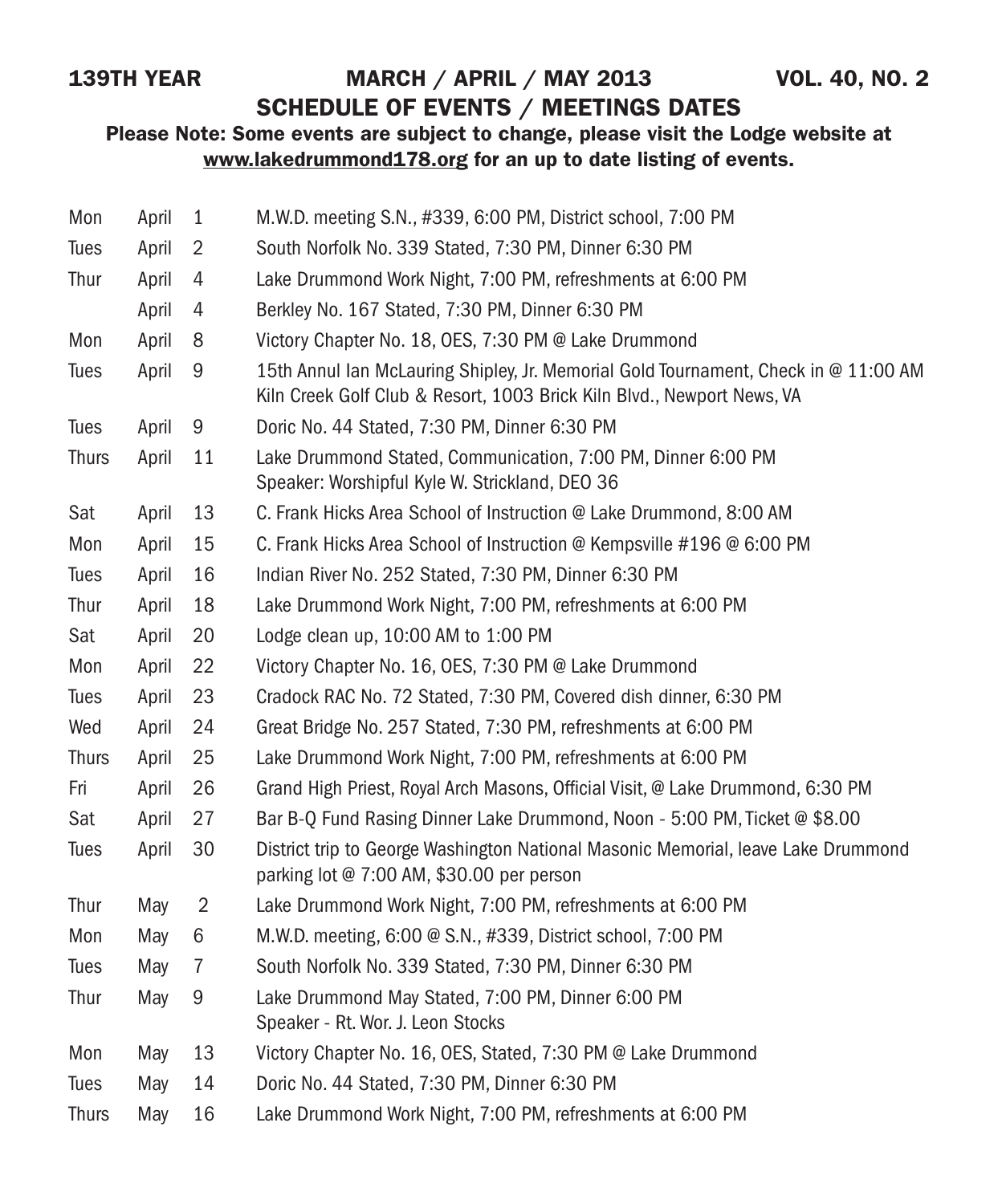| Sat          | May  | 18           | Lake Drummond Breakfast Social for members and family, 8:00-11:00 AM                                                                     |
|--------------|------|--------------|------------------------------------------------------------------------------------------------------------------------------------------|
| <b>Tues</b>  | May  | 21           | Indian River No. 252 Stated, 7:30 PM, Dinner 6:30 PM                                                                                     |
| <b>Thurs</b> | May  | 23           | Lake Drummond Work Night, 7:00 PM, refreshments at 6:00 PM                                                                               |
| Mon          | May  | 27           | Victory Chapter No. 16, OES, DARK                                                                                                        |
| <b>Tues</b>  | May  | 28           | Cradock RAC No. 72 Stated, 7:30 PM, Covered dish dinner 6:30 PM                                                                          |
| Wed          | May  | 29           | Great Bridge No. 257 Stated, 7:30 PM, Dinner 6:30 PM                                                                                     |
| <b>Thurs</b> | May  | 30           | Lake Drummond Family Night, 6:00 PM, Members and family                                                                                  |
| Sat          | June | $\mathbf{1}$ | Lake Drummond Family Picnic, 12-2:00 PM                                                                                                  |
| Sat          | June | $\mathbf{1}$ | Allied Masonic Degrees Council No. 155, 7:30 PM @ Lake Drummond                                                                          |
| Mon          | June | 3            | M.W.D. meeting, 6:00 PM @ S.N. #339, District School, 7:00 PM                                                                            |
| <b>Tues</b>  | June | 4            | South Norfolk No. 339 Stated, 7:30 PM, Dinner 6:30 PM                                                                                    |
| Thur         | June | 6            | Lake Drummond Work Night, 7:00 PM, refreshments at 6:00 PM                                                                               |
| Fri          | June | 7            | Berkely No. 167 Stated, 7:30 PM, Dinner 6:30 PM                                                                                          |
| Mon          | June | 10           | Victory Chapter No. 16, OES, Stated, 7:30 PM @ Lake Drummond                                                                             |
| Tues         | June | 11           | Doric No. 44 Stated, 7:30 PM, Dinner 6:30 PM                                                                                             |
| <b>Thurs</b> | June | 13           | Lake Drummond June Stated Communication, 7:00 PM, Dinner 6:00 PM<br>Speaker: Rt. Wor. Dr. E. Clifton Whitlock (St. John the Baptist Day) |
| Thur         | June | 20           | Lake Drummond Work Night, 7:00 PM, refreshments at 6:00 PM                                                                               |
| Sun          | June | 23           | Lake Drummond to visit Deep Creek United Methodist Church, 10:30 AM St. John the<br><b>Baptist Day</b>                                   |
| Mon          | June | 24           | Victory Chapter No. 16, OES, Stated, 7:30 PM, @ Lake Drummond                                                                            |
| Tues         | June | 25           | Cradock RAC No. 72 Stated, 7:30 PM, Covered dish dinner 6:30 PM                                                                          |
| Wed          | June | 26           | Great Bridge No. 257 Stated, 7:30 PM, Dinner 6:30 PM                                                                                     |
| <b>Thurs</b> | June | 27           | Lake Drummond Work Night, 7:00 PM, refreshments at 6:00 PM                                                                               |

\*The Rt. Wor. Robert Reardon, 36th District, Ritual School meets every Monday, 7:00 pm at South Norfolk Lodge No. 339. The school is Dark the Months of July, August and December

MEETING HOURS: Lodge - 7:00 PM • R. A. Chapter - 7:30 PM • Victory Chapter - 7:30 PM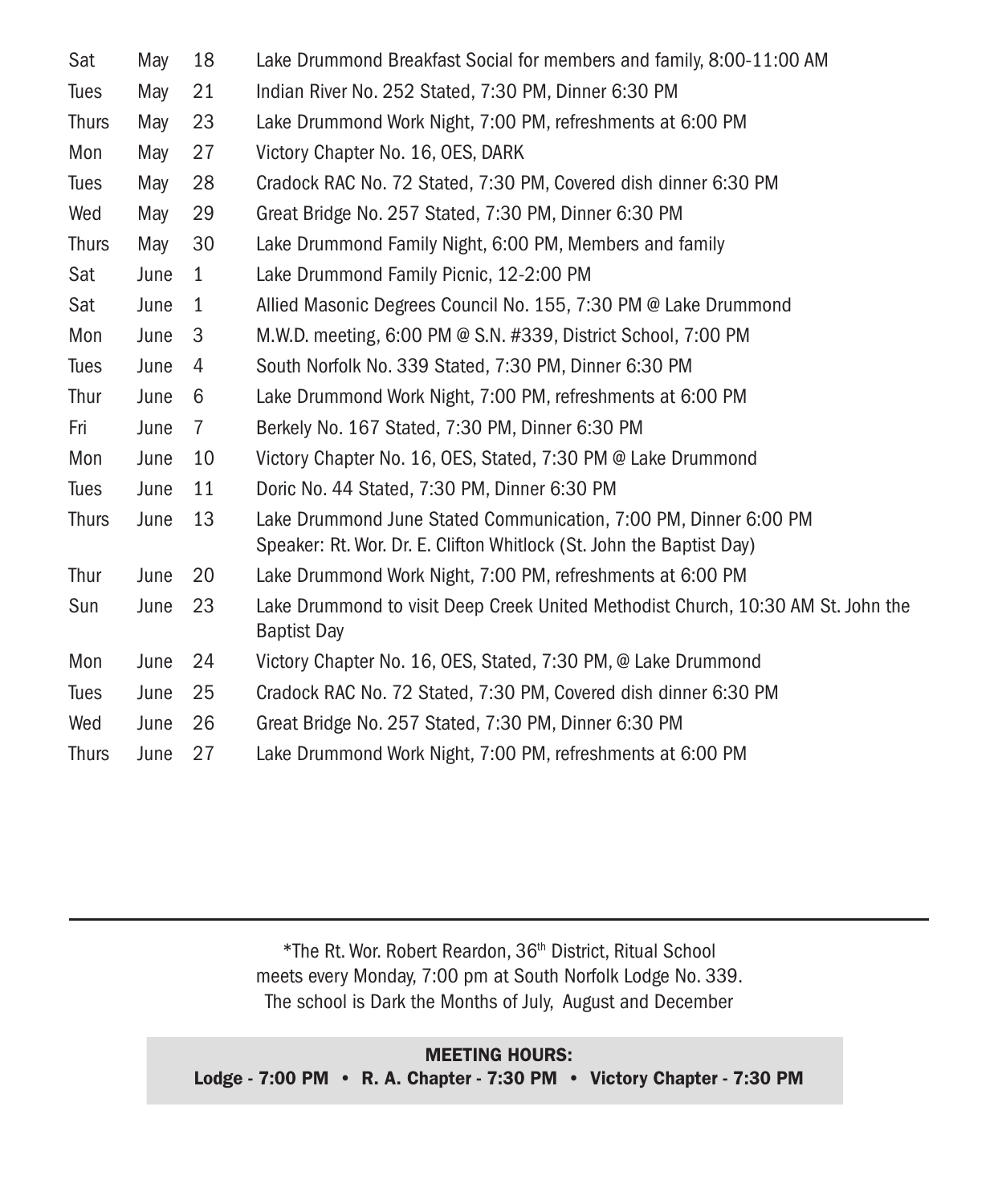# Lake Drummond Lodge Bo. 178, A. F. & A. M.

CHARTERED DECEMBER 16, 1874 STATED COMMUNICATION SECOND THURSDAY OF EACH MONTH



FRED L. YOUNGER, SR. Secretary P.O. BOX 6655 CHESAPEAKE, VA 23323-0655

Brethren,

April 2013

The Lodge is still seeking your supporton the purchase and installation fo an electronic sign. This sign will assist us in getting out the world of what we do and it will also promote our fund raisers to help offset the cost of operating the Lodge.

In 2015 the Grand Lodge will be assessing each member \$10 for the Masonic Home. Each member presently pays \$3. This will be an increase of \$7. Naturally, that assessment comes from our dues. We, as the Lodge hope to recoup that money from our fund raisers. However, in order to do that we need to advertise better. Brethren, we are asking for your help I the great undertaking to raise approximately \$14,000, we have raised approximately \$4,500 we are almost halfway there. Lake Drummond has been quite successful over the past few years in our fund raisers to support to lodge expenses but in order to do this we must get the world out.

Brethre, as always we thank you for your help. Without you, Lake Drummond would not be what it is today!!!

Fraternally,

Cléntyk . . Alka

Worshipful Master, Officers and Trustees



#### MEMORIAL DONATIONS TO LODGE SAVINGS ACCOUNT TO PURCHASE AND ERECT AN ELECTRIC SIGN

In memory of Frederick T. Whittington, Jr., given by Wor. and Mrs. F.T. "Buddy" Whittington, Sr. In memory of our Brother Rudolph Boyd, given by Ms. Shirlyn V. Agree & Mrs. Camren M. Boyd In memory of our Brother James Sidney Jones, Jr., given by Brother James S. Jones, III and Grandsons, James S. Jones, IV, Jeffrey D. Jones & Richard T. Jones

Pledge Card for Lodge Electronic Sign

want to help with the purchase of this sign with my pledge to donate to Lake Drummond Lodge in the amount of: \$ paid in one lump sum or 12 monthly payments of  $\frac{1}{2}$  . Mail to: Lake Drummond Lodge

P.O. Box 6655 Chesapeake, VA 23323-0655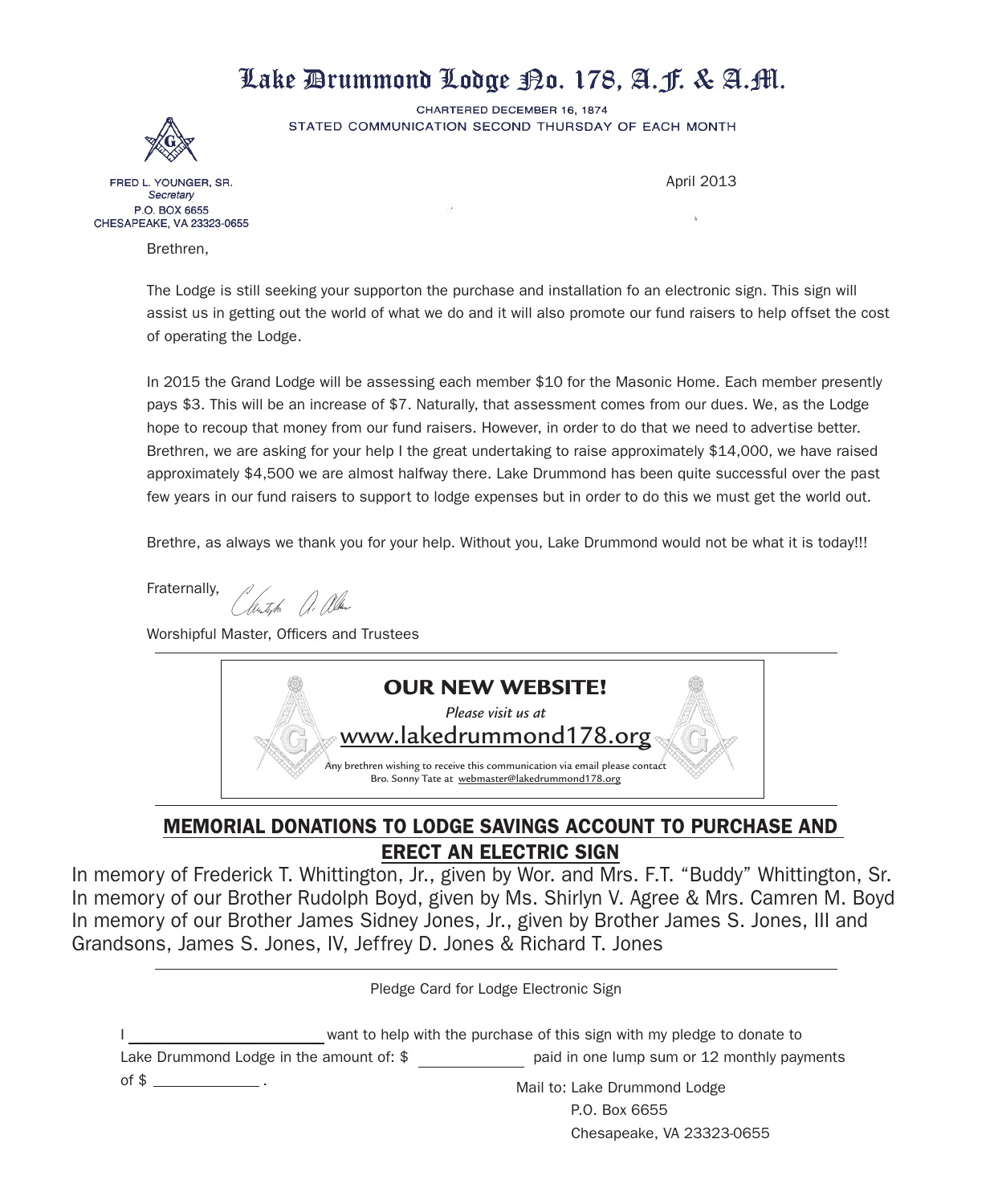# NEW MEMBERS

Brother Eugene Willard "Gene Klemp, Sr. - Affiliated - January 10, 2013 Brother Thomas Allen Skora, Sr. - Reinstated - January 10, 2013 Brother Damon Jere Alonge - Reinstated - January 20, 2013 Brother Maurice Carlton Dodson - Reinstated - March 14, 2013

# GRAND LODGE PROFICIENCY CERTIFICATE

Brother Jason Matthew DeBrucker - Approved on January 20, 2013

# IN MEMORIAM

Brother Johnny Lee Pennington, Sr.

Raised - May 6, 1999 Died - January 13, 2013

*Note: The Lodge makes a memorial contribution to the Building Fund in memory of every deceased member.*

#### MEMORIAL DONATIONS TO THE LODGE SAVINGS ACCOUNT TO PURCHASE AND ERECT AN ELECTRIC SIGN

In memory of Frederick T. Whittington, Jr., given by Wor. and Mrs. F. T. "Buddy" Whittington, Sr.

#### APPLICATIONS FOR LAKE DRUMMOND'S 2013 SCHOLARSHIP AWARDS DATE DUE - APRIL 1, 2013

As previously announced the deadline for receiving applications for the Lake Drummond Lodge Scholarship Fund has been changed to April 1. Also the change in date will enable the committee to make the decision in a timely manner. This will ensure that the recipients(s) can be recognized in the Lodge with his/her parents before they leave for college.

# DISTRICT DEPUTY GRAND MASTER NOMINATION FOR 2015

Grand Master's Executive Order No. 2-13 sets forth the regulations governing the nominations for the office of District Deputy Grand Master for the Masonic Year 2015.

Doric Lodge No. 44 made their nominations at their Feb. 12, 2013 stated communication and Lake Drummond Lodge will vote to concur in their nominations at our April 11, 2013 stated communication.

For District Deputy Grand Master for 2015 - Worshipful Jerry Wayne Haddock, PM

For Alternate Nominee for DDGM for 2015 - Worshipful John Henry Feldner, PM

### DONATIONS TO LODGE SAVINGS ACCOUNT TO PURCHASE AND ERECT AN ELECTRONIC SIGN

Brothers M.J. Diaz, Sr., C.R. Jefferson, PM, F.L. Younger, Sr., PDDGM, H.C. Slaugher, Sr., PDDGM, K.E. Stephens, Sr., 50 MV, W.L. "Bill" Strickland, LMIP, E.E. Walters, Sr., PM, LMIP, 50 MV, W.T. Morris, LMIP G.D. "Danny" McCoy, Jr., LMIP, S.D. Kilborn, C.W. "Luke" McCoy, LMIP R.P. Nelson, 50 MV, W.G. Burgess, Jr., Mrs. Claire, L. Waters (L.R. "Jim" Waters), G.D. Pritchard, F.N. Boalt, PM, J.C. Simons, 50 MV, C.B. Patton, N.C. Strickland, LMIP, H.V. Cashwell, Victory Chapter No. 16, O.E.S., T.A. Reeves, C.C. Molleen, R.E. Childres, Bro, and Mrs. Joseph C. Simons, PWM & PWP, Victory Chapter No. 16, OES, J.W. Conroy, Jr., Mr. Wimpy Jones, Ms. Jeanette Cocke, K.W. Strickland, PM, LMIP, Ms. Jatana Whittington